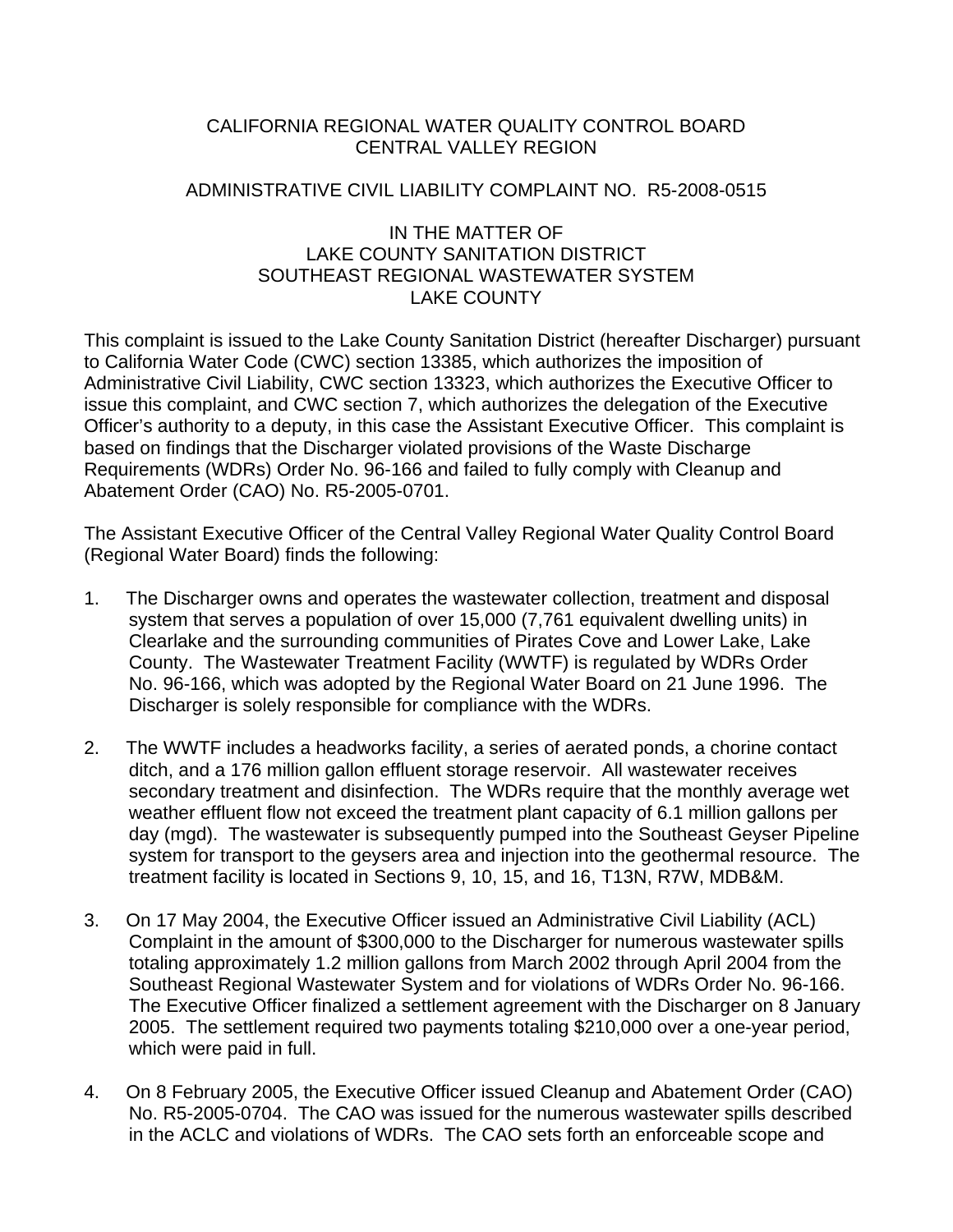schedule for completion of technical studies and physical improvements to determine a long-term solution for ongoing violations of WDRs Order No. 96-166.

## **Violations Since the 2005 Cleanup and Abatement Order**

- 5. The CAO required the Discharger to comply with all aspects of its WDRs, including Discharge Prohibitions A.1 and A.2.
	- a. Discharge Prohibition A.1 states: *"Discharge of wastes, effluent, or injection water to surface waters or surface water drainage courses is prohibited."*
	- *b.* Discharge Prohibition A.2 states: *"Bypass or overflow of untreated or partially treated effluent is prohibited."*
- 6. Since the CAO was issued in February 2005, the Discharger has reported 19 spills of raw sewage from its collection system totaling 197,819 gallons, as summarized below and in Findings Nos. 7 through 14.

| Date of Spill | Reported<br>Volume<br>Discharged<br>(Gallons) | Discharge to<br><b>Surface Water</b><br>Drainage<br>Course? | Spill Location                         | Cause of Spill                                                                                    |
|---------------|-----------------------------------------------|-------------------------------------------------------------|----------------------------------------|---------------------------------------------------------------------------------------------------|
| 31-Jul-05     | 22,821                                        | <b>No</b>                                                   | Burns Valley and<br><b>Turner Road</b> | Lift station No. 1 shutdown due to<br>electrical control panel failure during<br>high temperature |
| 2-Aug-05      | 28,760                                        | <b>No</b>                                                   | Burns Valley and<br>Turner Road        | Lift station pump shutdown due to<br>power supply surge                                           |
| 30-Nov-05     | 1,575                                         | Yes                                                         | 37th and Irving Ave                    | Vandalized manhole cover                                                                          |
| 31-Dec-05     | 11,750                                        | Yes                                                         | Burns Valley and<br>Turner Road        | Inflow/Infiltration (I/I )probems<br>caused by heavy rains                                        |
| 31-Dec-05     | 10,000                                        | Yes                                                         |                                        | Meadowbrook Drive  I/I probems caused by heavy rains                                              |
| 2-Mar-06      | 570                                           | <b>No</b>                                                   | Yarrington and Old<br>Highway 53       | Grease blockage in gravity sewer<br>lline                                                         |
| 27-Feb-06     | 5,400                                         | Yes                                                         |                                        | Meadowbrook Drive  I/I problems caused by heavy rains                                             |
| 5-Mar-06      | 46,650                                        | Yes                                                         |                                        | Meadowbrook Drive  I/I problems caused by heavy rains                                             |
| 25-Apr-06     | 42,400                                        | Yes                                                         |                                        | Meadowbrook Drive  I/I problems caused by heavy rains                                             |
| 30-May-06     | 1,485                                         | No                                                          | <b>El Camino Real</b>                  | Root and grease blockage in sewer<br>main                                                         |
| 20-Sept-06    | 820                                           | <b>No</b>                                                   | <b>Hwy 53</b>                          | Lakeshore Drive and Grease blockage in sewer main                                                 |
| 28-Sept-06    | 588                                           | <b>No</b>                                                   | <b>Pineview Drive</b>                  | Grease blockage in sewer main                                                                     |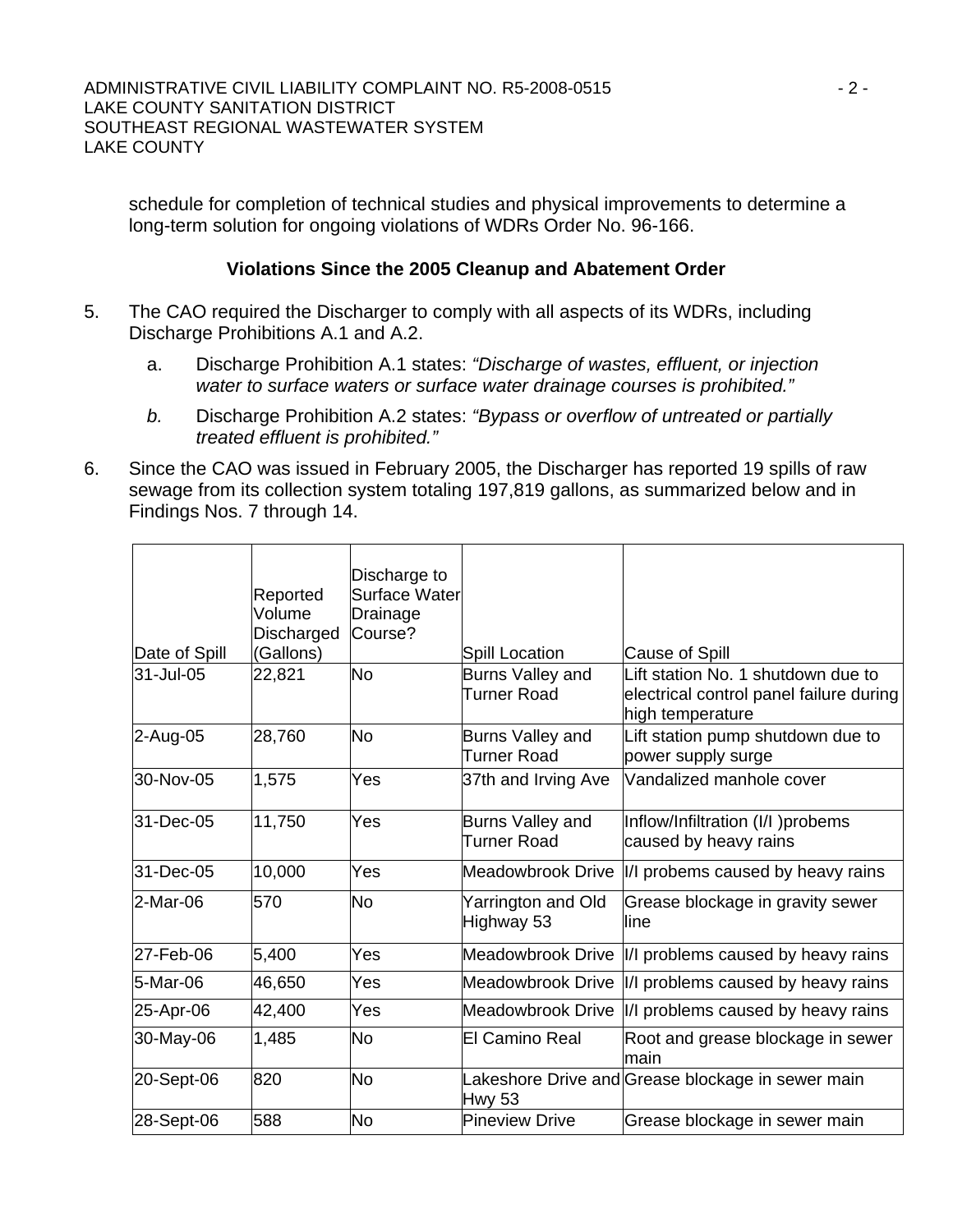#### ADMINISTRATIVE CIVIL LIABILITY COMPLAINT NO. R5-2008-0515 **ADMINISTRATIVE CIVIL LIABILITY COMPLAINT** NO. R5-2008-0515 LAKE COUNTY SANITATION DISTRICT SOUTHEAST REGIONAL WASTEWATER SYSTEM LAKE COUNTY

| Date of Spill | Reported<br>Volume<br>Discharged<br>(Gallons) | Discharge to<br>Surface Water<br>Drainage<br>Course? | Spill Location                         | Cause of Spill                                                 |
|---------------|-----------------------------------------------|------------------------------------------------------|----------------------------------------|----------------------------------------------------------------|
| 18-Oct-06     | 300                                           | <b>No</b>                                            | <b>Ballpark Ave</b>                    | Partial blockage resulted from<br>vandalized manhole           |
| 14-Nov-06     | 1,350                                         | Yes                                                  | Burns Valley and<br>Turner Road        | Power outage and backup generator<br>lfailure                  |
| 17-Jan-07     | 200                                           | Yes                                                  | <b>Wayland Avenue</b>                  | Ruptured pipe connected to surge<br>ltank at Lift Station No.3 |
| l4-Jan-08     | 4,500                                         | Yes                                                  | Meadowbrook Drive                      | II/I probems caused by heavy rains                             |
| l4-Jan-08     | 800                                           | Yes                                                  | Beach Drive and<br><b>Ballpark Ave</b> | Blockage in gravity sewer line.                                |
| 25-Jan-08     | 9,000                                         | Yes                                                  | Burns Valley and<br>Turner Road        | I/I probems caused by heavy rains                              |
| 26-Jan-08     | 8,850                                         | Yes                                                  | Meadowbrook Drive<br>and Lakeview Way  | II/I probems caused by heavy rains                             |

- 7. On 4 May 2005, Regional Water Board staff issued a Notice of Violation (NOV) to the Discharger for a raw sewage spill estimated at 1,575 gallons that occurred on 30 November 2005 from overflowing manhole at  $37<sup>th</sup>$  and and Irving Avenue in Clearlake. The spill entered into Molesworth Creek, a tributary to Clear Lake.
- 8. On 31 August 2005, an NOV was issued to the Discharger for two separate raw sewage spills of 22,821 and 28,760 gallons that occurred in July and August 2005. Both of the spills were from manholes located at the corner of Burns Valley Road and Turner Avenue and entered a dry drainage ditch where they were confined. The spills were the result of a power supply surge causing a fuse to blow and shutting down the pump.
- 9. On 9 June 2006, the Discharger was issued an NOV for six separate raw sewage spills that occurred in December 2005, and February, March and April 2006. The spills are summarized as follows:
	- a. The December 2005 spill estimated at 1,750 gallons occurred from overflowing manholes located on Burns Valley Road near Pump Station No. 1 in Clearlake. This spill entered a storm drain and eventually into Clear Lake and was caused by surcharging manholes and the pump station's inability to handle the increased flows.
	- b. Four of the spills occurred from three surcharging manholes located along Meadowbrook Drive in February, March and April 2006. These spills totaled 104,450 gallons and entered a drainage ditch that leads to Mueller and Cache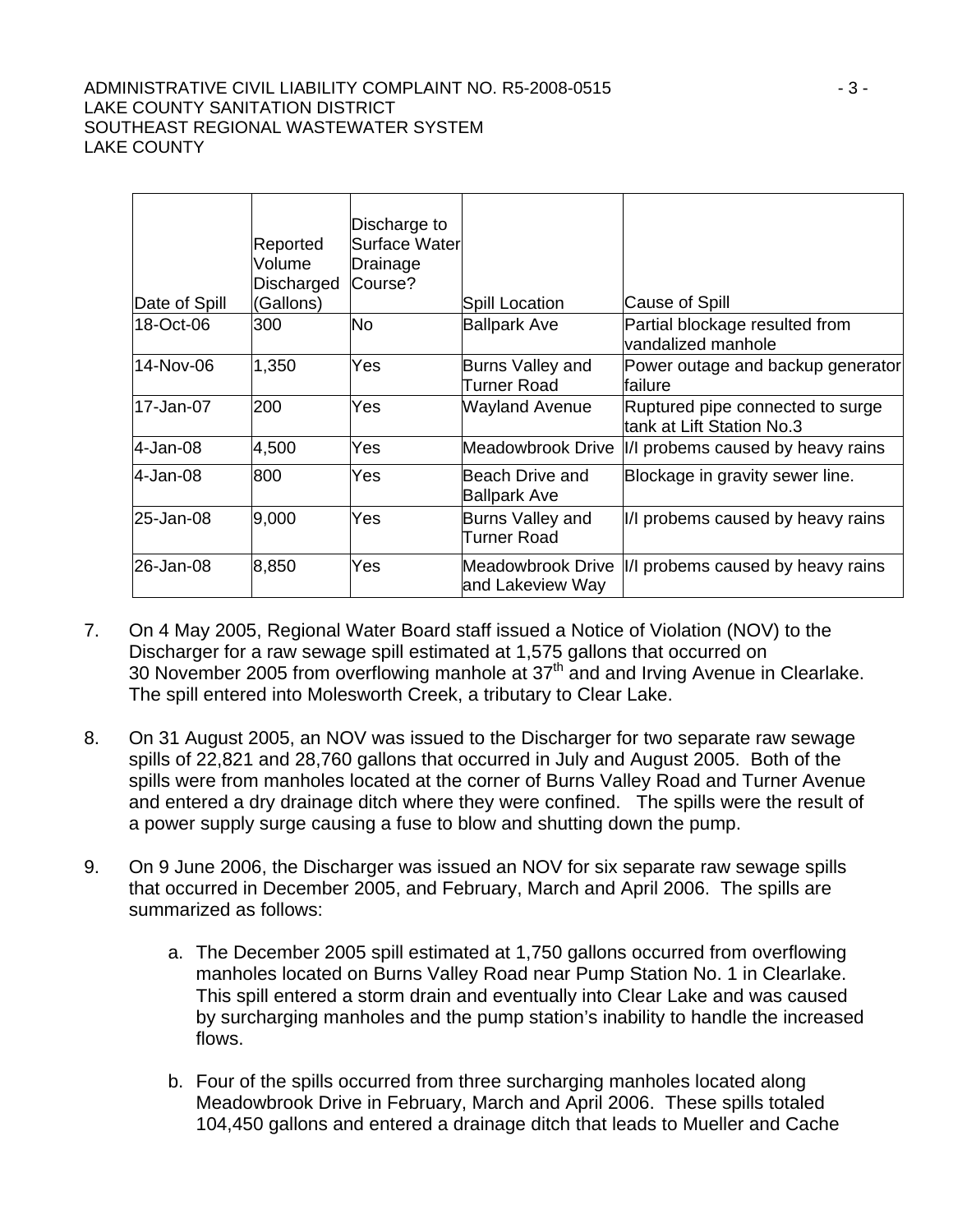Creeks. The spills resulted from excessive I/I within the collection system due to heavy rains.

- c. The final spill was estimated at 570 gallons and occurred on 2 March 2006. This spill was from a manhole near the intersection of Yarrington and Old Highway 53 and did not enter any surface waters. The spill was caused by a debris and grease blockage in the gravity line.
- 10. On 2 August 2006, an NOV was issued to the Discharger for a raw sewage spill estimated at 1,485 gallons that occurred on 30 May 2006. The spill was located at a sewer line cleanout at 14449 El Camino Real within the City of Clearlake. The spill entered a dry drainage ditch along the roadway and did not enter surface waters. The spill resulted from a root and grease blockage in the main sewer line.
- 11. On 15 November 2006, the Discharger was issued an NOV for two separate raw sewage spills estimated at 820 and 588 gallons that occurred in September 2006. The 820-gallon spill was due to an overflowing manhole near the intersection of Lakeshore Drive and Highway 53 in Clearlake. The spill entered a dry drainage area in a wooded area near the highway and did not enter surface waters. The 588-gallon spill was from an overflowing manhole located at the end of Pineview Drive in Clearlake. Both of these spills resulted from grease blockages in the sewer main.
- 12. On 16 January 2007, the Discharger was issued an NOV for two separate raw sewage spills estimated at 300 and 1,350 gallons that took place in October and November 2006. The 300-gallon spill occurred from an overflowing sewer cleanout near a public restroom at Ballpark Avenue. The spill did not enter surface waters. The spill was caused by a partial blockage in the sewer line from a basketball found in a manhole that was reported as an act of vandalism. The 1,350-gallon spill occurred on 14 November 2006 at Burns Valley Road and Turner Avenue from an overflowing pump station caused by a power outage and a backup generator failure. The spill entered onto a roadway and into a dry drop inlet that is part of the storm drain system the leads to Clear Lake.
- 13. On 22 March 2007, an NOV was issued to the Discharger for a raw sewage spill estimated at approximately 200 gallons that occurred on 17 January 2007. The spill occurred from a ruptured pipe connected to a surge tank at Lift Station No. 3, which is located at Wayland Avenue. The spill ran across a neighbor's driveway and entered a drainage ditch behind the property. The spill then flowed to an adjacent boat ramp and into Clear Lake.
- 14. On 22 February 2008, an NOV was issued for two raw sewage spills estimated at 4,500 and 800 gallons that occurred on 4 January 2008, a spill estimated at 9,000 gallons that occurred on 25 January 2008, and an 8,850 gallon spill that occurred on 26 January 2008. The 4,500 and 8,850 gallon spills occurred from overflowing manholes along Meadowbrook Drive and the 9,000-gallon spill occurred from an overflowing manhole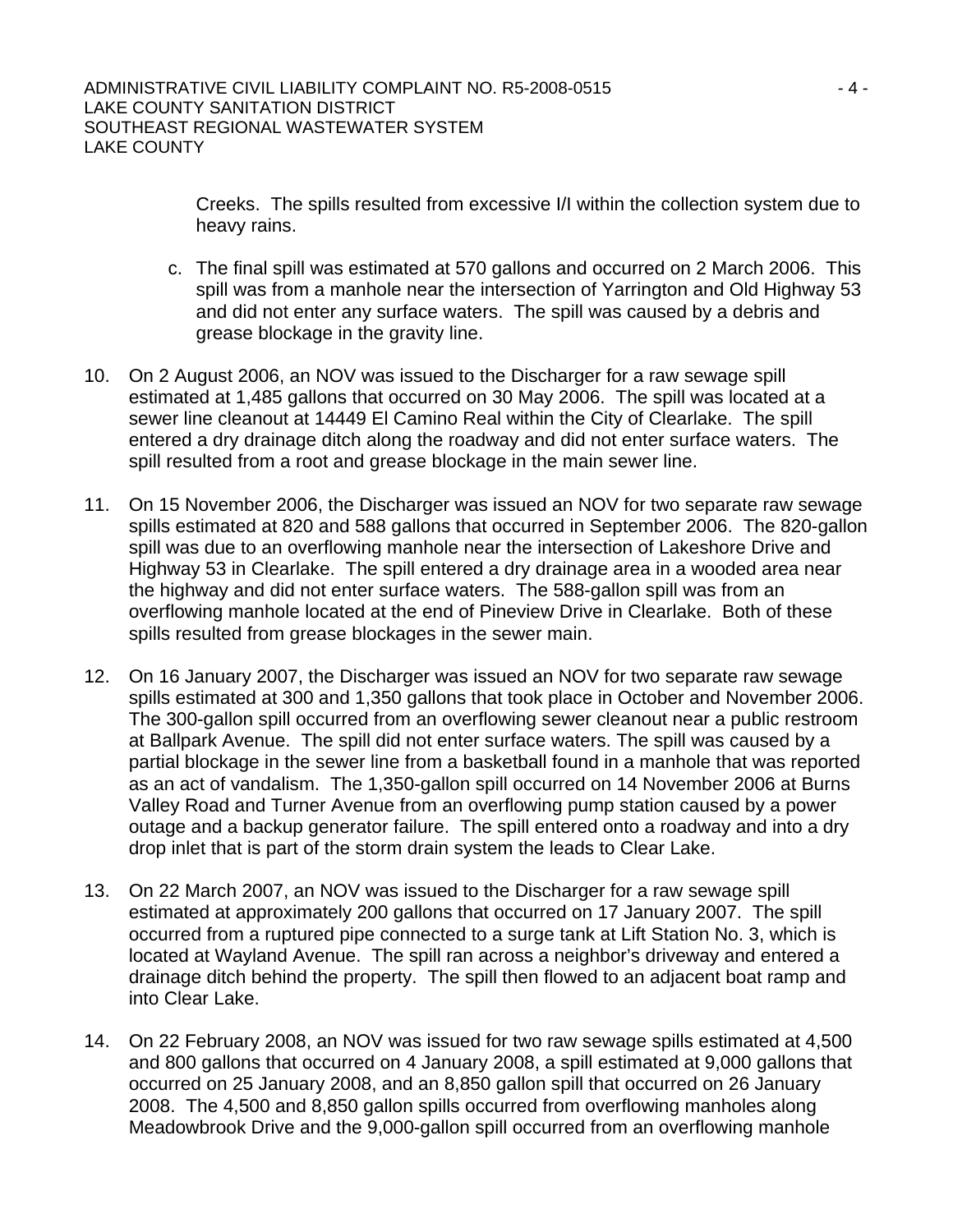along Burns Valley Road and Turner Avenue. The 4,500-gallon spill entered Mueller and Cache Creeks, and the 9,000-gallon spill entered a drainage ditch connected to Clear Lake. These three spills resulted from surcharging manholes related to periods of heavy rains. The 800-gallon spill occurred from an overflowing manhole at Beach Drive and Ball Park Avenue and was to Clear Lake. This spill was caused by a blockage in the gravity sewer line.

15. In summary, from 31 July 2005 through 26 January 2008 the Discharger has reported 19 raw sewage spills totaling 197,819 gallons from the southeast wastewater collection system. Of these, 13 spills (totaling 142,475 gallons) entered Clear Lake or surrounding surface water drainage courses. In addition, Regional Water Board staff issued eight NOVs for violating the WDRs.

## **REGULATORY CONSIDERATIONS**

- 16. As described in the above Findings, the Discharger has violated WDRs Order No. 96-166 by discharging waste to surface waters or surface water drainage courses, and by bypassing the treatment system. In addition, the Discharger has violated CAO No. R5- 2005-0704 for not immediately complying with all aspects of the WDRs.
- 17. Section 301 of the Clean Water Act (33 U.S.C. § 1311) and CWC section 13376 prohibits discharge of pollutants to surface waters except in compliance with a National Pollutant Discharge Elimination System (NPDES) permit.
- 18. CWC section 13376 states, in part: *"Any person discharging pollutants or proposing to discharge pollutants to the navigable waters of the United States ... shall file a report of the discharge in compliance with the procedures set forth in Section 13260..." and "The discharge of pollutants…except as authorized by waste discharge requirements [NPDES permit]…is prohibited."*
- 19. WDRs Order No. 96-166 is not an NPDES permit. Therefore, by failing to file a report of waste discharge as set forth in CWC section 13260 and failing to obtain an NPDES permit prior to the discharges described in the above Findings, the Discharger has violated CWC section 13376.
- 20. CWC section 13385 states, in part: *"(a) Any person who violates any of the following shall be liable civilly in accordance with subdivisions (b), (c), (d), (e), and (f):*

*(1) Section 13375 or 13376.* 

*"(c) Civil liability may be imposed administratively by the state board or a regional board pursuant to Article 2.5 (commencing with Section 13323) of Chapter 5 in an amount not to exceed the sum of both the following:* 

*(1) Ten thousand dollars (\$10,000) for each day in which the violation occurs.*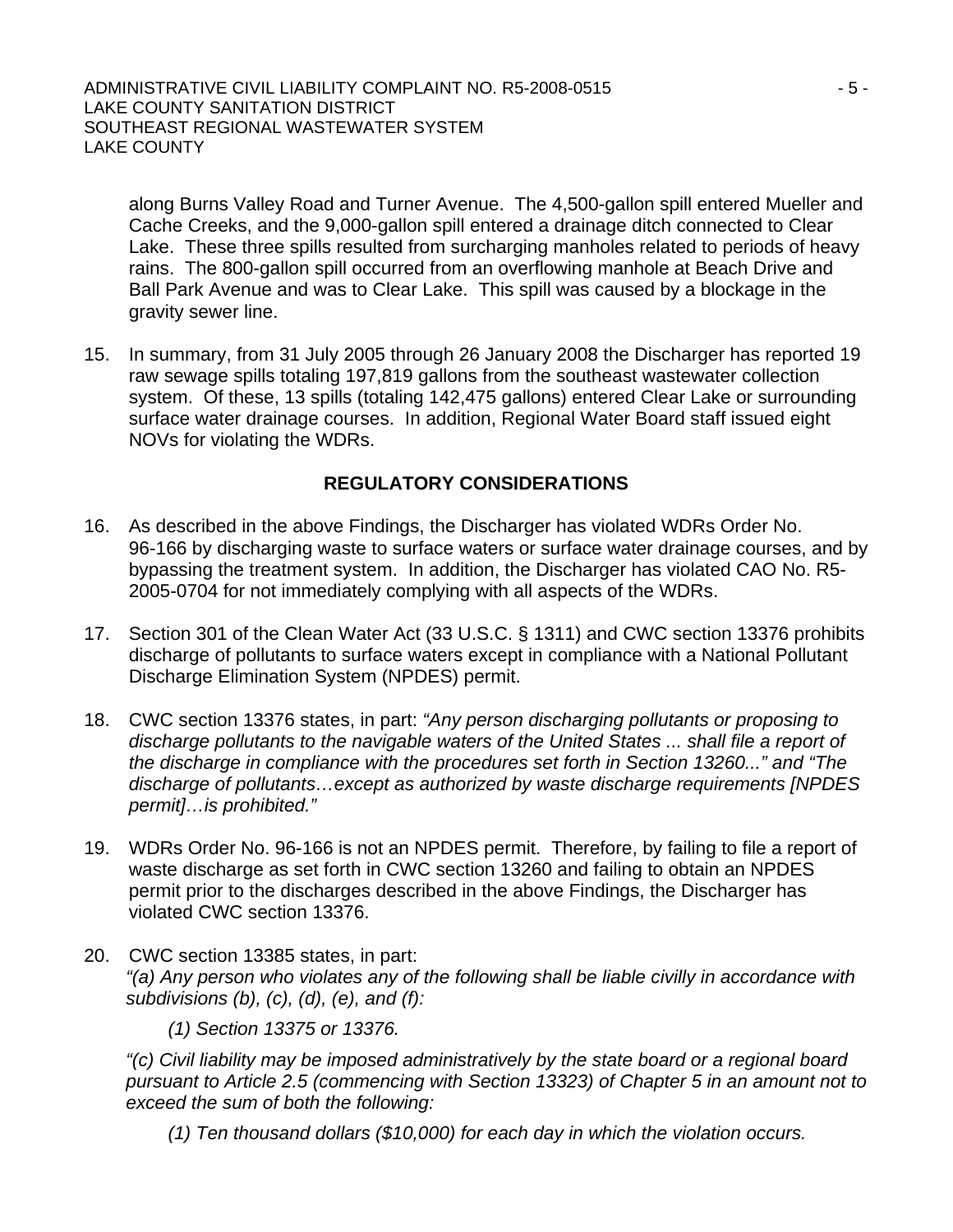*(2) Where there is a discharge, any portion of which is not susceptible to cleanup or is not cleaned up, and the volume discharged but not cleaned up exceeds 1,000 gallons, an additional liability not to exceed ten dollars (\$10) times the number of gallons by which the volume discharged but not cleaned up exceeds 1,000 gallons."*

- 21. For discharging waste to surface waters in violation of the WDRs, the Regional Water Board may assess administrative civil liability based on CWC section 13385. The maximum administrative civil liability which can be imposed by the Regional Water Board under CWC section 13385 is \$10,000 per day of discharge plus \$10 per gallon discharged in excess of 1,000 gallons which is spilled to surface waters. As stated in the Findings, 142,475 gallons of raw sewage were discharged to surface waters on 13 occasions for a total of 13 days. Of this total, 131,475 gallons were discharged in excess of 1,000 gallons per spill event. Therefore, the maximum administrative civil liability is \$190,000 (19 days times \$10,000 per day) plus \$1,314,750 (131,475 gallons times \$10 per gallon), for a total maximum liability of \$1,504,750.
- 22. CWC section 13385(e) states:

"*In determining the amount of any liability imposed under this section, the regional board, the state board, or the superior court, as the case may be, shall take into account the nature, circumstances, extent, and gravity of the violation or violations, whether the discharge is susceptible to cleanup or abatement, the degree of toxicity of the discharge, and, with respect to the violator, the ability to pay, the effect on its ability to continue its business, any voluntary cleanup efforts undertaken, any prior history of violations, the degree of culpability, economic benefit or savings, if any, resulting from the violation, and other matters that justice may require. At a minimum, liability shall be assessed at a level that recovers the economic benefits, if any, derived from the acts that constitute the violation*."

- 23. Pursuant to CWC section 13385(e), administrative civil liability at minimum must be equivalent to the economic benefit accrued by the Discharger for not implementing management and physical improvements necessary to prevent the discharges. Approximately 138,550 of the 197,819 gallons of spilled raw sewage resulted from I/I problems at Meadowbrook and Burns Valley Roads. Because of the unknown I/I problems at these locations Regional Water Board staff is unable to precisely calculate the economic benefit. The economic benefit would be equal to the deferred costs associated with postponing repairs to fix the I/I problems at this portion of the collection system, and is estimated to be below the assessed penalty.
- 24. Issuance of this Complaint is exempt from the provisions of the California Environmental Quality Act (Pub. Resources Code section 21000, et. seq.), in accordance with California Code of Regulations, title 14, section 15321 (a) (2).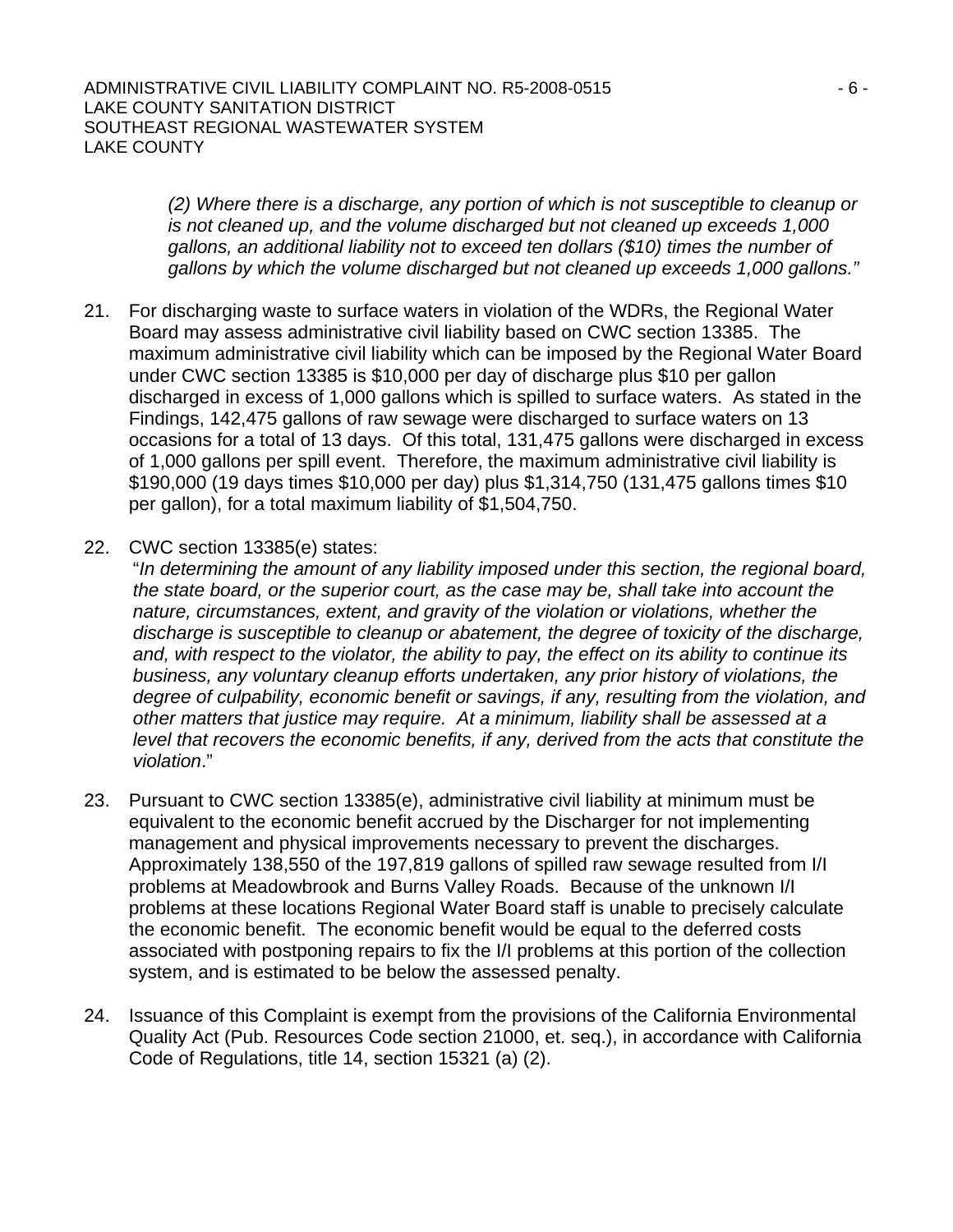# **LAKE COUNTY SANITATION DISTRICT IS HEREBY GIVEN NOTICE THAT:**

- 1. The Assistant Executive Officer of the Regional Water Board charges the Discharger with an administrative civil liability in the amount of **sixty thousand dollars (\$60,000)**. The amount of the proposed liability is based upon a review of the factors cited in California Water Code section 13385 and the State Water Resources Control Board's Water Quality Enforcement Policy, and includes consideration of the economic benefit or savings resulting from the violations.
- 2. A hearing on this matter will be held at the Regional Water Board meeting scheduled on **12/13 June 2008**, unless the Discharger agrees to complete the following by **21 April 2008**:
	- i. Waive the hearing by completing the attached form and returning it to the Regional Water Board; and
	- ii. Pay the proposed civil liability of sixty thousand dollars (\$60,000) in full.

The hearing waiver and payment (in the form of a check made payable to the *State Water Pollution Cleanup and Abatement Account*) should be sent to the Regional Water Board's office at 11020 Sun Center Drive, Suite #200, Rancho Cordova, CA 95670, by **21 April 2008**.

3. If a hearing is held, the Regional Water Board will consider whether to affirm, reject, or modify the proposed Administrative Civil Liability, or whether to refer the matter to the Attorney General for recovery of judicial civil liability.

JACK E. DEL CONTE, Assistant Executive Officer

20 March 2008

gjc:3/20/08